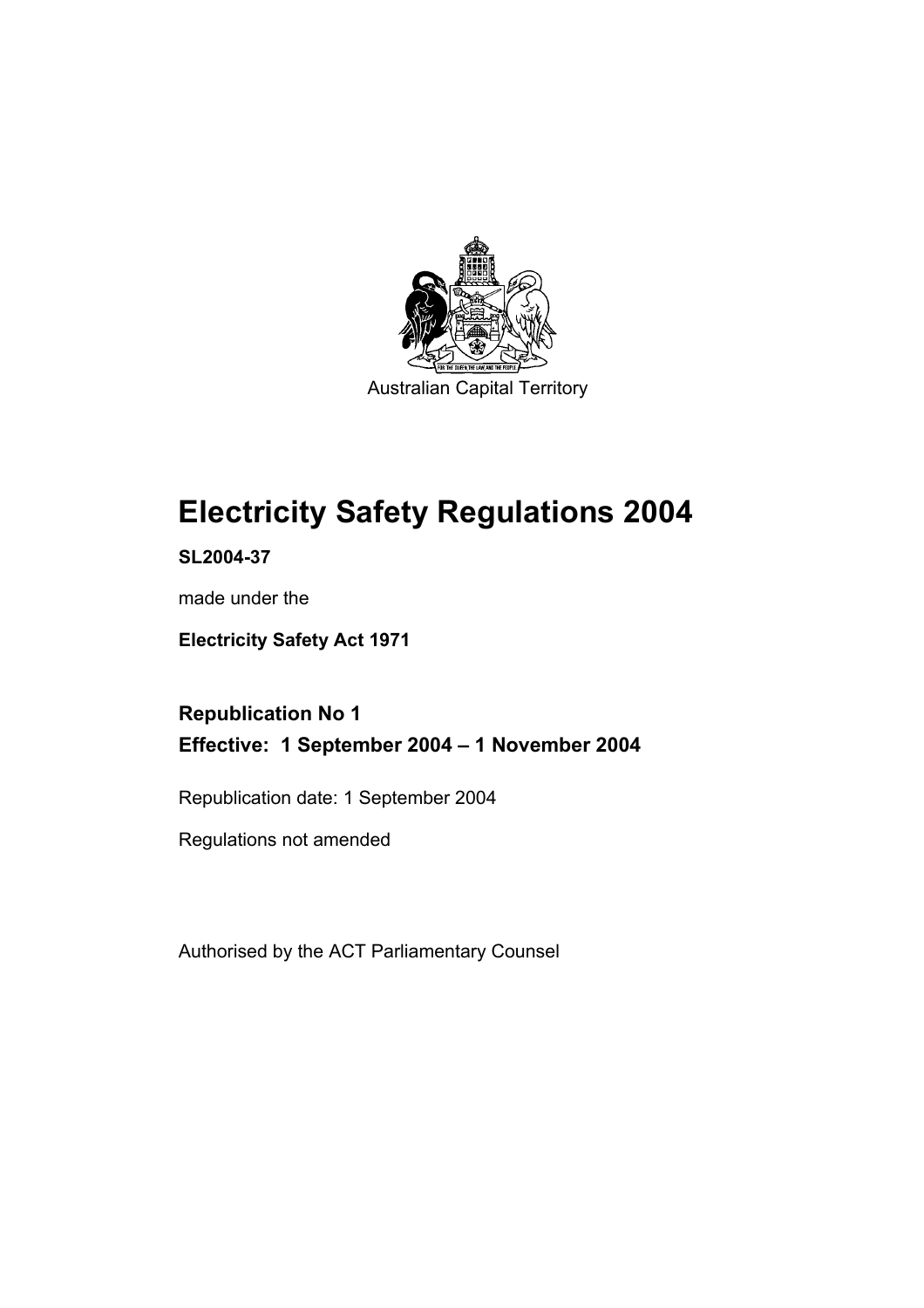#### **About this republication**

#### **The republished law**

This is a republication of the *Electricity Safety Regulations 2004*, made under the *Electricity Safety Act 1971* (including any amendment made under the *Legislation Act 2001*, part 11.3 (Editorial changes)) as in force on 1 September 2004*.* It also includes any commencement, repeal or expiry affecting the republished law.

The legislation history and amendment history of the republished law are set out in endnotes 3 and 4.

#### **Kinds of republications**

The Parliamentary Counsel's Office prepares 2 kinds of republications of ACT laws (see the ACT legislation register at www.legislation.act.gov.au):

- authorised republications to which the *Legislation Act 2001* applies
- unauthorised republications.

The status of this republication appears on the bottom of each page.

#### **Editorial amendments**

The *Legislation Act 2001*, part 11.3 authorises the Parliamentary Counsel to make editorial amendments and other changes of a formal nature when preparing a law for republication. Editorial changes do not change the effect of the law, but have effect as if they had been made by an Act commencing on the republication date (see *Legislation Act 2001*, s 115 and s 117). The changes are made if the Parliamentary Counsel considers they are desirable to bring the law into line, or more closely into line, with current legislative drafting practice.

This republication does not include amendments made under part 11.3 (see endnote 1).

#### **Uncommenced provisions and amendments**

If a provision of the republished law has not commenced or is affected by an uncommenced amendment, the symbol  $\mathbf{U}$  appears immediately before the provision heading. The text of the uncommenced provision or amendment appears only in the last endnote.

#### **Modifications**

If a provision of the republished law is affected by a current modification, the symbol  $\mathbf{M}$ appears immediately before the provision heading. The text of the modifying provision appears in the endnotes. For the legal status of modifications, see *Legislation Act 2001*, section 95.

#### **Penalties**

The value of a penalty unit for an offence against this republished law at the republication date is—

- (a) if the person charged is an individual—\$100; or
- (b) if the person charged is a corporation—\$500.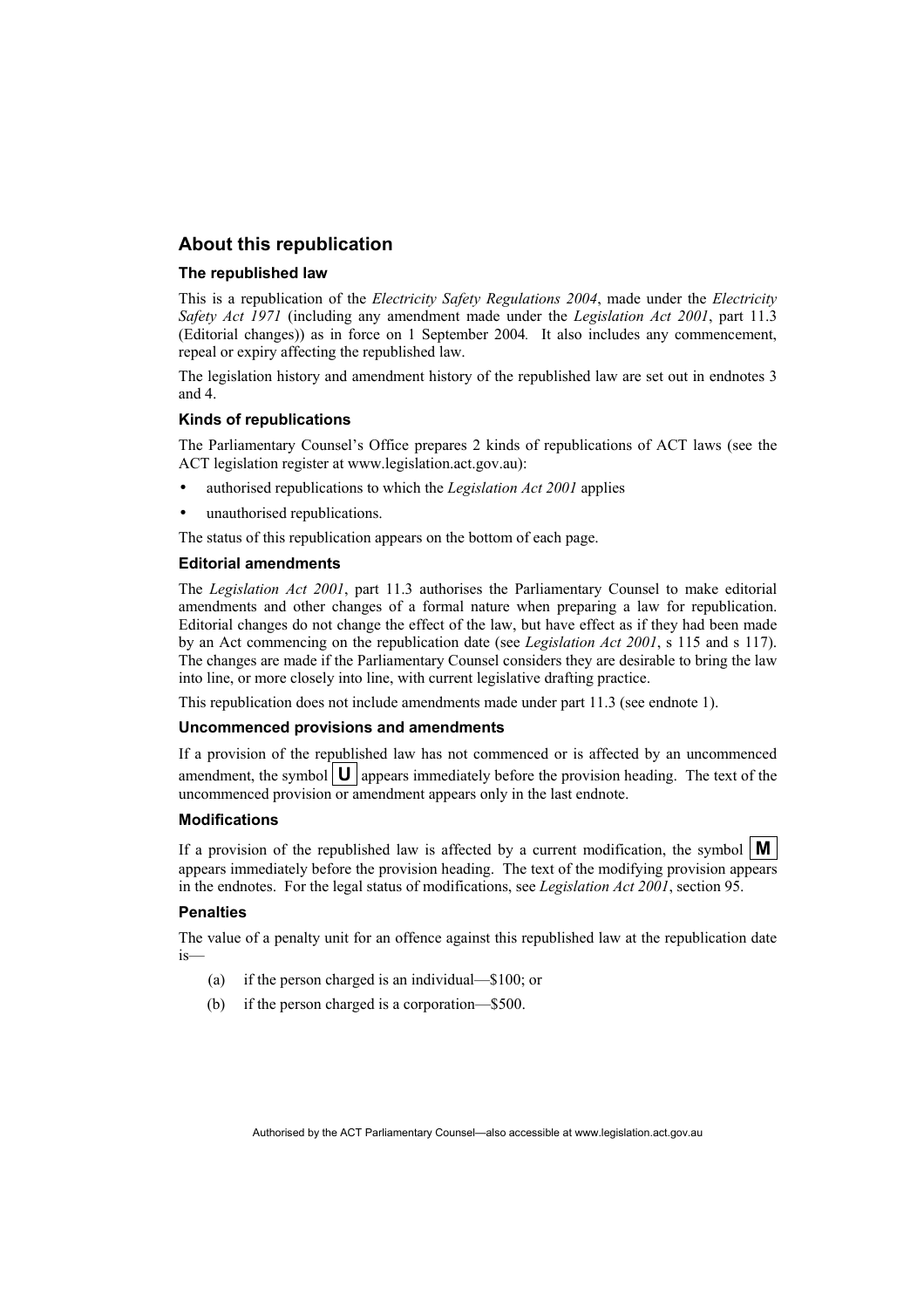

Australian Capital Territory

## **Electricity Safety Regulations 2004**

made under the

**Electricity Safety Act 1971** 

## **Contents**

|   |                                                                        | Page |
|---|------------------------------------------------------------------------|------|
| 1 | Name of regulations                                                    |      |
| 2 | Exemption from inspection etc—Act, s 32                                | 2    |
| 3 | Exemption from AS/NZS 3000-Act, s 33 (2) (b)                           | 2    |
| 4 | Exemption from Act, s 33 and s 34-Act, s 35 (a)                        | 2    |
| 5 | Articles of electrical equipment to bear registration number—Act, s 73 | 3    |
| 6 | Energy efficiency standards—Act, s 81 (5) (a) and (7)                  |      |
| 8 | Articles of electrical equipment—labelling                             |      |
|   |                                                                        |      |

contents 1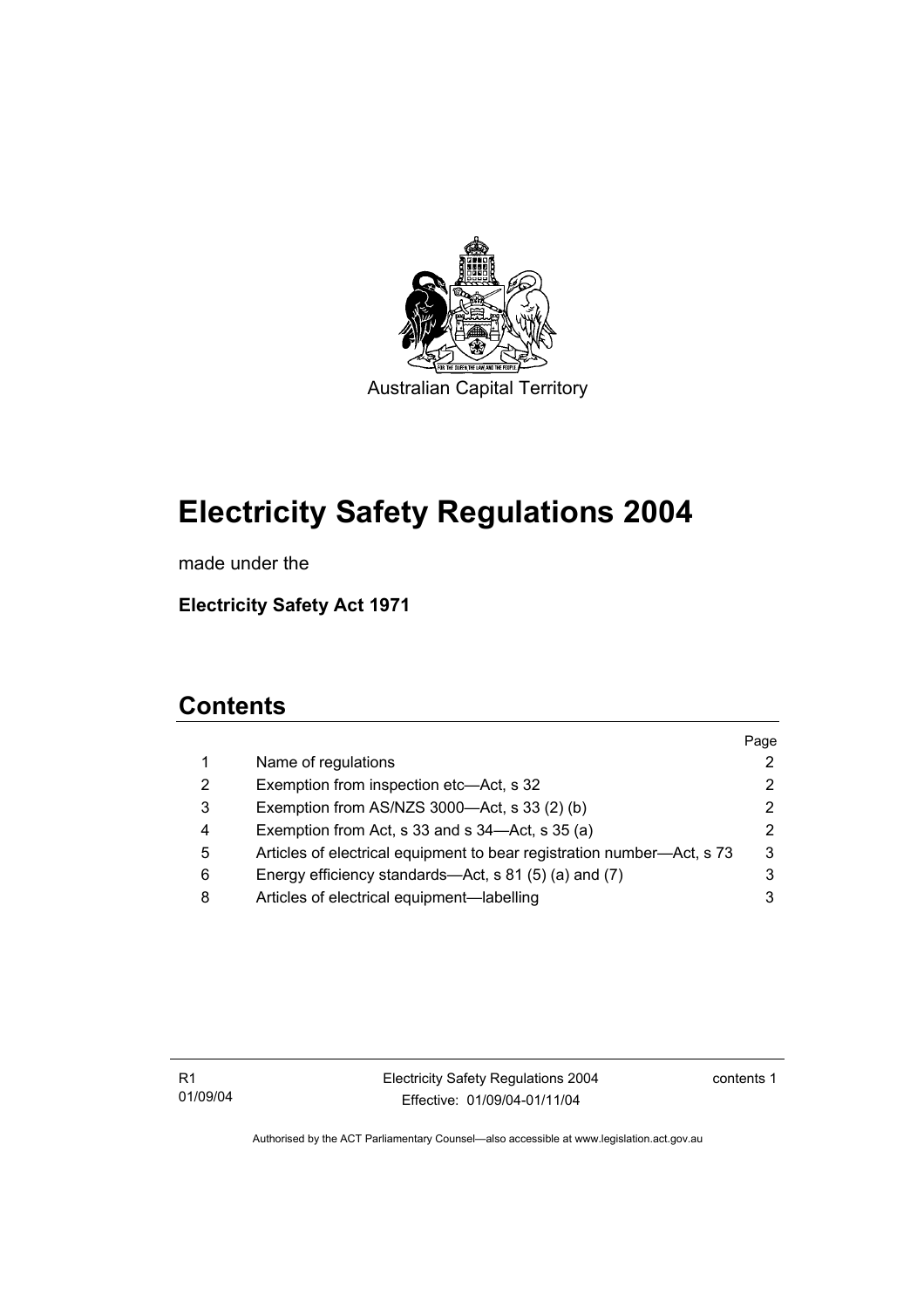**Contents** 

## **Endnotes** 1 About the endnotes 5 2 Abbreviation key 5 3 Legislation history 6

contents 2 Electricity Safety Regulations 2004 Effective: 01/09/04-01/11/04

R1 01/09/04

Page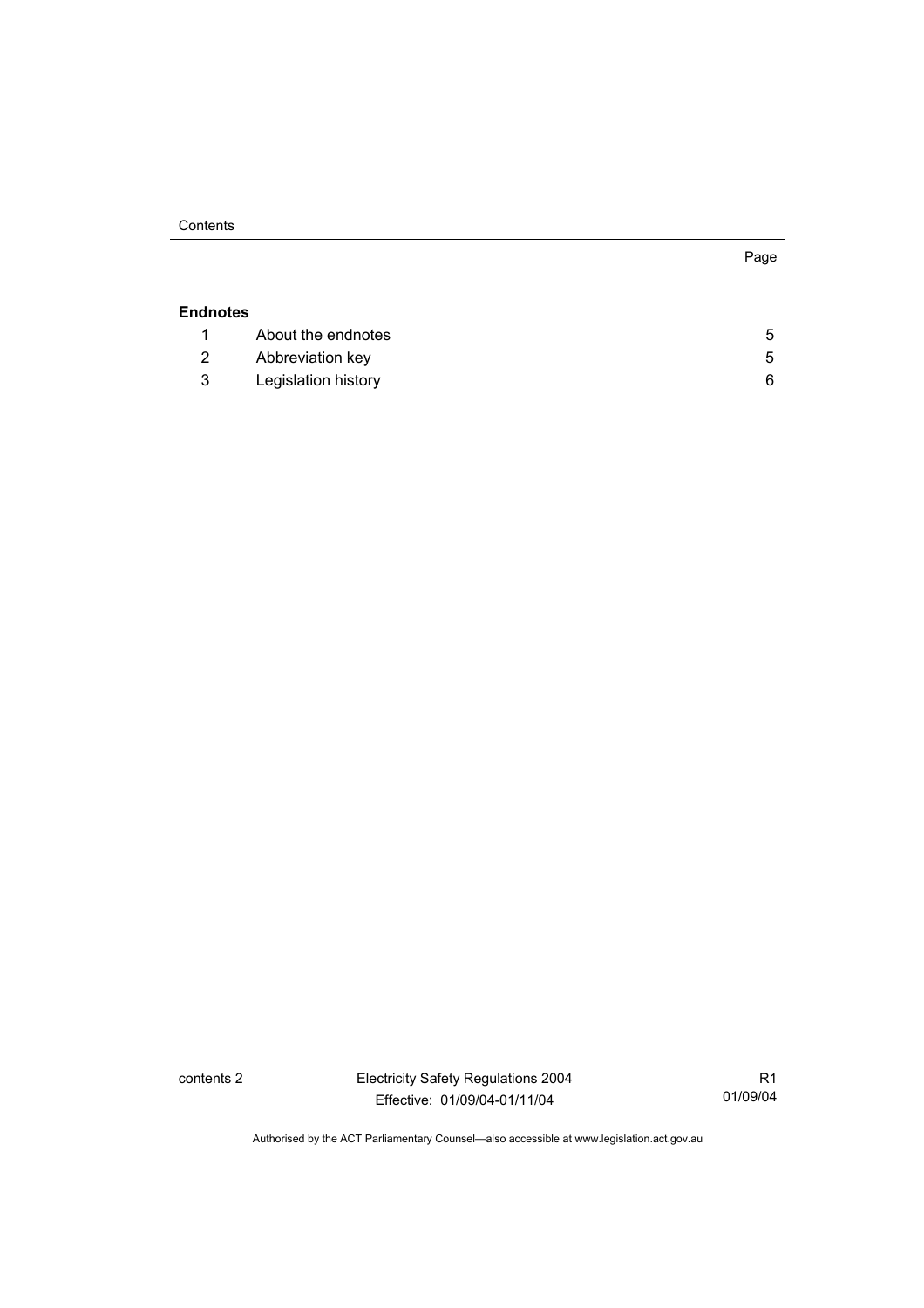

## **Electricity Safety Regulations 2004**

made under the

I

**Electricity Safety Act 1971** 

R1 01/09/04 Electricity Safety Regulations 2004 Effective: 01/09/04-01/11/04

page 1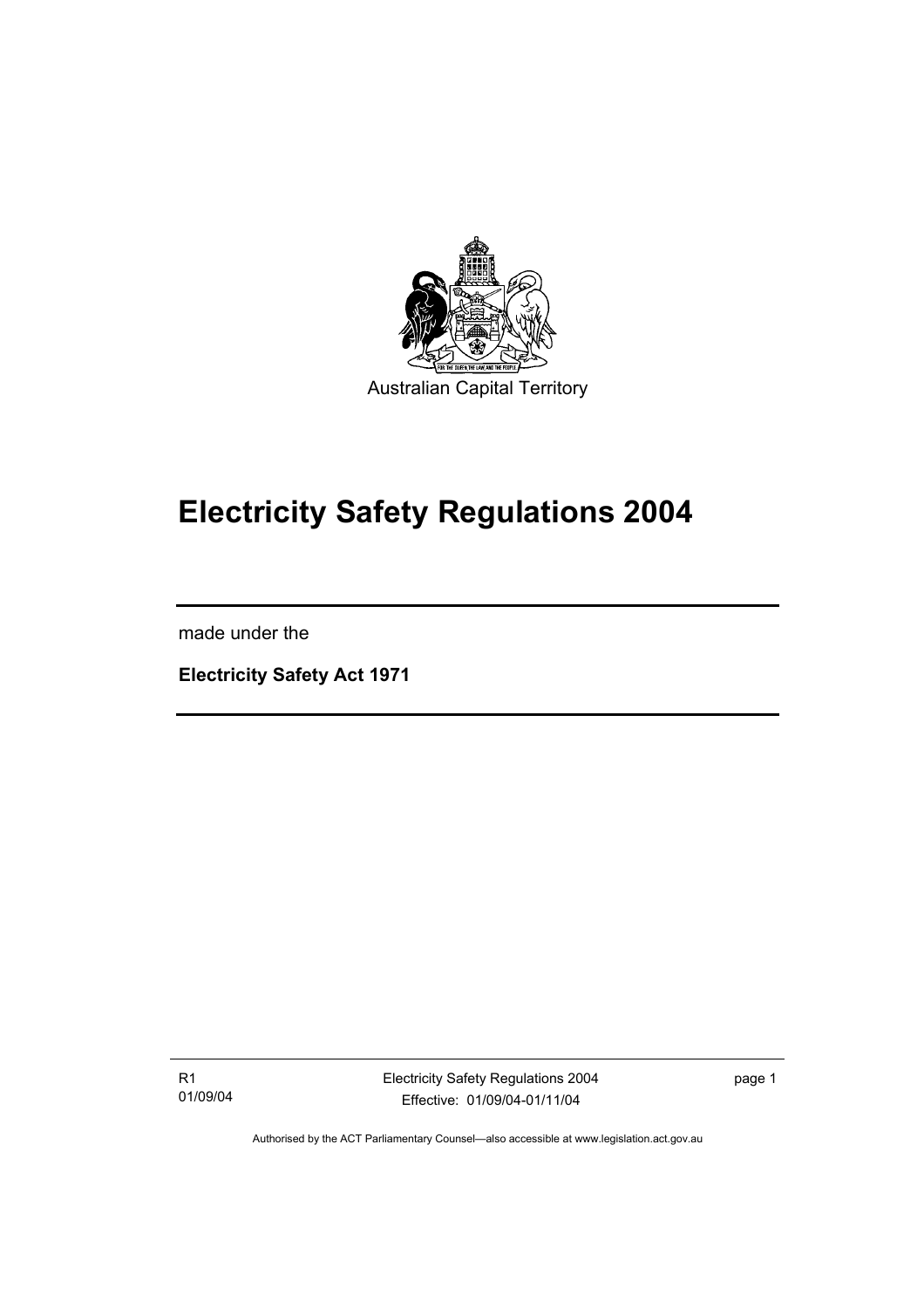### **1 Name of regulations**

These regulations are the *Electricity Safety Regulations 2004*.

### **2 Exemption from inspection etc—Act, s 32**

Electrical work that consists of the installation of the wiring or a component of an electrical installation for a lift or escalator on the load side of a circuit breaker in the motor room for the lift or escalator is prescribed.

## **3 Exemption from AS/NZS 3000—Act, s 33 (2) (b)**

The Act, section  $33(1)(a)$  does not apply if the construction occupations registrar is satisfied that—

- (a) the electrical wiring work—
	- (i) is begun before the day on which a revised edition of AS/NZS 3000 is published and is finished after that day; or
	- (ii) is finished before the end of the period of 6 months commencing on the day on which a revised edition of AS/NZS 3000 is published; and
- (b) the electrical wiring work complies with AS/NZS 3000 as in effect before the publication of the revised edition.

## **4 Exemption from Act, s 33 and s 34—Act, s 35 (a)**

Electrical wiring work consisting of the installation of the wiring or a component of an electrical installation for a lift or escalator on the load side of a circuit breaker in the motor room for the lift or escalator is prescribed.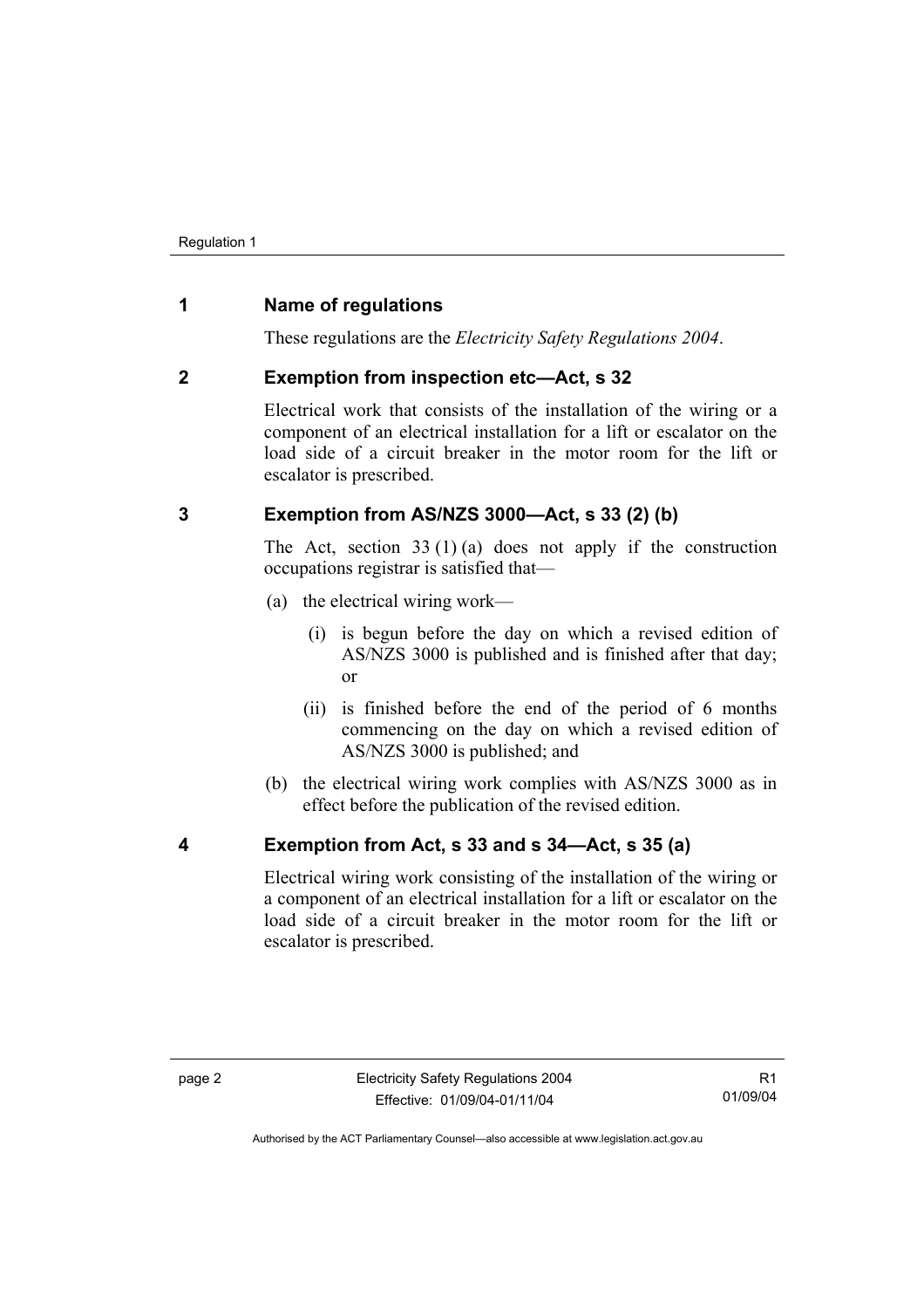### **5 Articles of electrical equipment to bear registration number—Act, s 73**

Each article of electrical equipment to which a registered declaration of compliance relates must be marked, stamped or labelled by attaching the registration number of the declaration to, or writing that number indelibly on, the article.

#### **6 Energy efficiency standards—Act, s 81 (5) (a) and (7)**

The *Electricity Safety Act 1998* (Vic) is a corresponding law.

- *Note 1* At the commencement of this regulation, energy efficiency standards are prescribed under the *Electricity Safety Act 1998* (Vic) (see the *Electricity Safety (Equipment Efficiency) Regulations 1999* (Vic)) for the following articles of electrical equipment:
	- clothes washing machines
	- dishwashers
	- refrigerating appliances
	- single-phase refrigerative airconditioners and heat pumps
	- rotary clothes dryers
	- storage water heaters
	- three-phase cage induction motors
	- three-phase airconditioners and heat pumps.
- *Note 2* The text of Victorian Acts and regulations is available at www.dms.dpc.vic.gov.au

### **8 Articles of electrical equipment—labelling**

- (1) Articles of electrical equipment mentioned in the *Electricity Safety (Equipment Efficiency) Regulations 1999* (Vic), regulation 16 (Electrical equipment labels) or schedule 3 (Standards for electrical equipment that requires registration and labelling), as in force from time to time, must be labelled as required under those provisions.
	- *Note 1* At the commencement of this regulation, the articles of electrical equipment mentioned in the *Electricity Safety (Equipment Efficiency) Regulations 1999* (Vic), reg 16 and sch 3 are the following:
		- clothes washing machines

| - R1     | <b>Electricity Safety Regulations 2004</b> | page 3 |
|----------|--------------------------------------------|--------|
| 01/09/04 | Effective: 01/09/04-01/11/04               |        |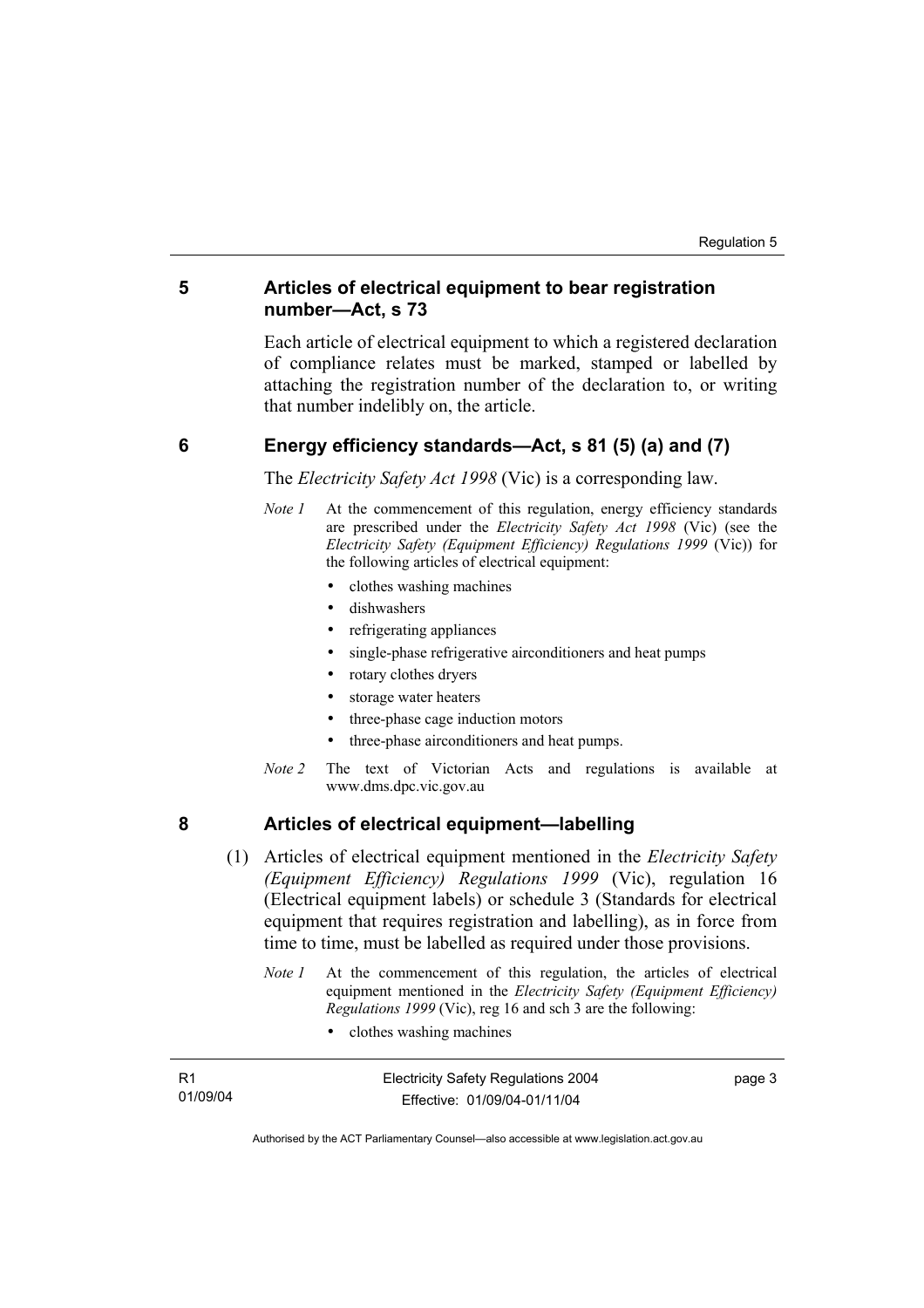- dishwashers
- refrigerating appliances
- single-phase refrigerative airconditioners and heat pumps
- rotary clothes dryers
- three-phase cage induction motors
- three-phase airconditioners and heat pumps.
- *Note 2* The text of Victorian Acts and regulations is available at www.dms.dpc.vic.gov.au
- (2) The Legislation Act, section 47 (6) does not apply to this regulation.

page 4 Electricity Safety Regulations 2004 Effective: 01/09/04-01/11/04

R1 01/09/04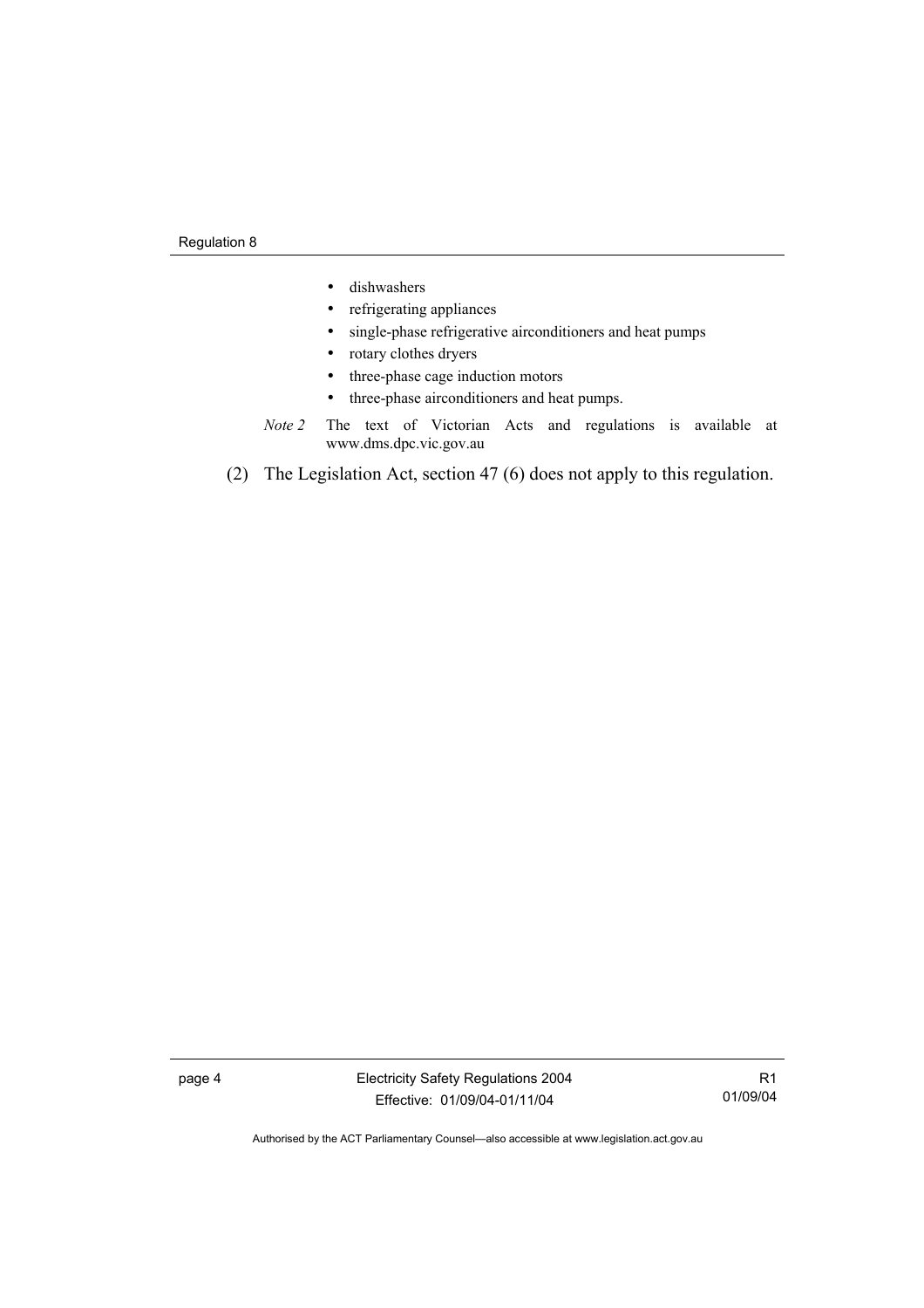#### **Endnotes**

## **Endnotes**

## **1 About the endnotes**

Amending and modifying laws are annotated in the legislation history and the amendment history. Current modifications are not included in the republished law but are set out in the endnotes.

Not all editorial amendments made under the *Legislation Act 2001*, part 11.3 are annotated in the amendment history. Full details of any amendments can be obtained from the Parliamentary Counsel's Office.

Uncommenced amending laws and expiries are listed in the legislation history and the amendment history. These details are underlined. Uncommenced provisions and amendments are not included in the republished law but are set out in the last endnote.

If all the provisions of the law have been renumbered, a table of renumbered provisions gives details of previous and current numbering.

The endnotes also include a table of earlier republications.

| $am = amended$                             | $ord = ordinance$                         |
|--------------------------------------------|-------------------------------------------|
| $amdt = amendment$                         | $orig = original$                         |
| $ch = chapter$                             | par = paragraph/subparagraph              |
| $cl = clause$                              | $pres = present$                          |
| $def = definition$                         | $prev = previous$                         |
| $dict = dictionary$                        | $(\text{prev})$ = previously              |
| disallowed = disallowed by the Legislative | $pt = part$                               |
| Assembly                                   | $r = rule/subrule$                        |
| $div = division$                           | reg = regulation/subregulation            |
| $exp = expires/expired$                    | $renum = renumbered$                      |
| $Gaz = Gazette$                            | $reloc = relocated$                       |
| $h dq =$ heading                           | $R[X]$ = Republication No                 |
| $IA = Interpretation Act 1967$             | $RI =$ reissue                            |
| $ins = inserted/added$                     | $s = section/subsection$                  |
| $LA =$ Legislation Act 2001                | $sch = schedule$                          |
| $LR =$ legislation register                | sdiv = subdivision                        |
| LRA = Legislation (Republication) Act 1996 | $sub =$ substituted                       |
| $mod = modified/modification$              | SL = Subordinate Law                      |
|                                            |                                           |
| $o = order$                                | underlining = whole or part not commenced |
| om = omitted/repealed                      | or to be expired                          |
|                                            |                                           |

### **2 Abbreviation key**

R1 01/09/04 Electricity Safety Regulations 2004 Effective: 01/09/04-01/11/04

page 5